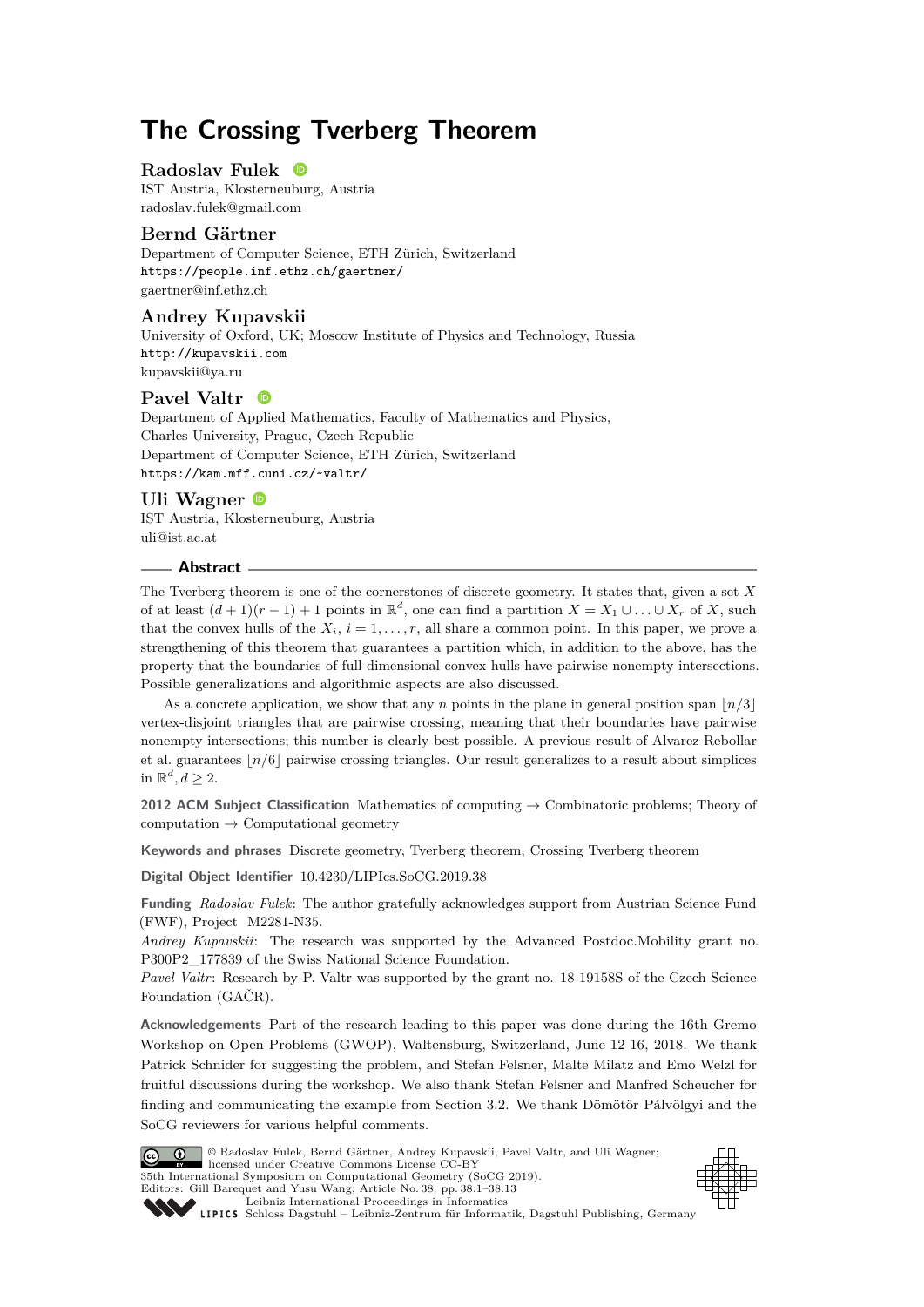#### **38:2 The Crossing Tverberg Theorem**

## **1 Introduction and Results**

The following theorem was published by Johann Radon in 1921 [\[21\]](#page-12-1): any set of  $d+2$  points in  $\mathbb{R}^d$  can be partitioned into two (disjoint) subsets, whose convex hulls intersect. In 1966, Helge Tverberg [\[26\]](#page-12-2) proved the following important generalization of Radon's result.

<span id="page-1-1"></span>**► Theorem 1** (Tverberg [\[26\]](#page-12-2)). Let *X* be a set of at least  $(d+1)(r-1)+1$  points in *d*-space. *Then X can be partitioned into r sets whose convex hulls all have a point o in common. (In the literature, the point o is referred to as a* Tverberg point *and the partition as a* Tverberg partition*.)*

Radon's theorem covers the case  $r = 2$ . Figure [1](#page-1-0) illustrates the Tverberg theorem for  $d = 2$ and  $r = 3$ .

<span id="page-1-0"></span>

**Figure 1** The Tverberg theorem for  $d = 2$  and  $r = 3$ : any set of at least 7 points can be partitioned into three sets whose convex hulls all have a point in common. Our example uses 9 points and shows two Tverberg partitions as well as corresponding Tverberg points. Many other Tverberg partitions exist in this example.

This theorem largely influenced the course of discrete geometry and spurred a lot of research in the area. We do not go into more details in this paper and refer the reader to a recent survey by Bárány and Soberón [\[6\]](#page-11-0).

Throughout this paper, a set of points in  $\mathbb{R}^d$  is said to be in *general position* if no  $d+1$ points are on a comon hyperplane (for example, no three points on a line in the plane).

There is a major open question from the field of geometric graphs, motivating our work. In [\[2\]](#page-11-1), Aronov et al. conjectured that there exists an absolute constant  $c > 0$ , such that, given any set of *n* points in general position in the plane, one can find at least *cn* disjoint pairs among them such that their connecting segments cross pairwise. Such a collection of segments is called a *crossing family*. Despite considerable interest in this problem, the best published bound still comes from the original paper [\[2\]](#page-11-1), stating that one can always find published bound still comes from the original paper [2], stating that one can always find<br>a crossing family of size at least  $c\sqrt{n}$  for some absolute  $c > 0$ . Only recently, after about 25 years, J. Pach, N. Rubin, and G. Tardos improved this lower bound to a nearly linear one [\[19\]](#page-12-3).

In another attempt to approach this problem, Alvarez-Rebollar et al. asked whether one can find at least *cn* disjoint *triples* whose connecting *triangles* cross pairwise [\[1\]](#page-11-2). Throughout this paper, we say that two convex polytopes in  $\mathbb{R}^d$  cross if their boundaries have a non-empty intersection. We remark that if a convex polytope in  $\mathbb{R}^d$  is not full-dimensional then it has no interior and therefore coincides with its boundary. Our main results below would be false, in the absence of general position, if relative boundaries were considered in the above definition of crossing (an easy counterexample in this situation is a set of points lying on a line in  $\mathbb{R}^2$ ).

We also point out that our definition of "crossing" is different from a classical one due to Fejes-Tóth for general convex sets  $[25]$ . According to the latter, two convex sets  $C, C'$  cross if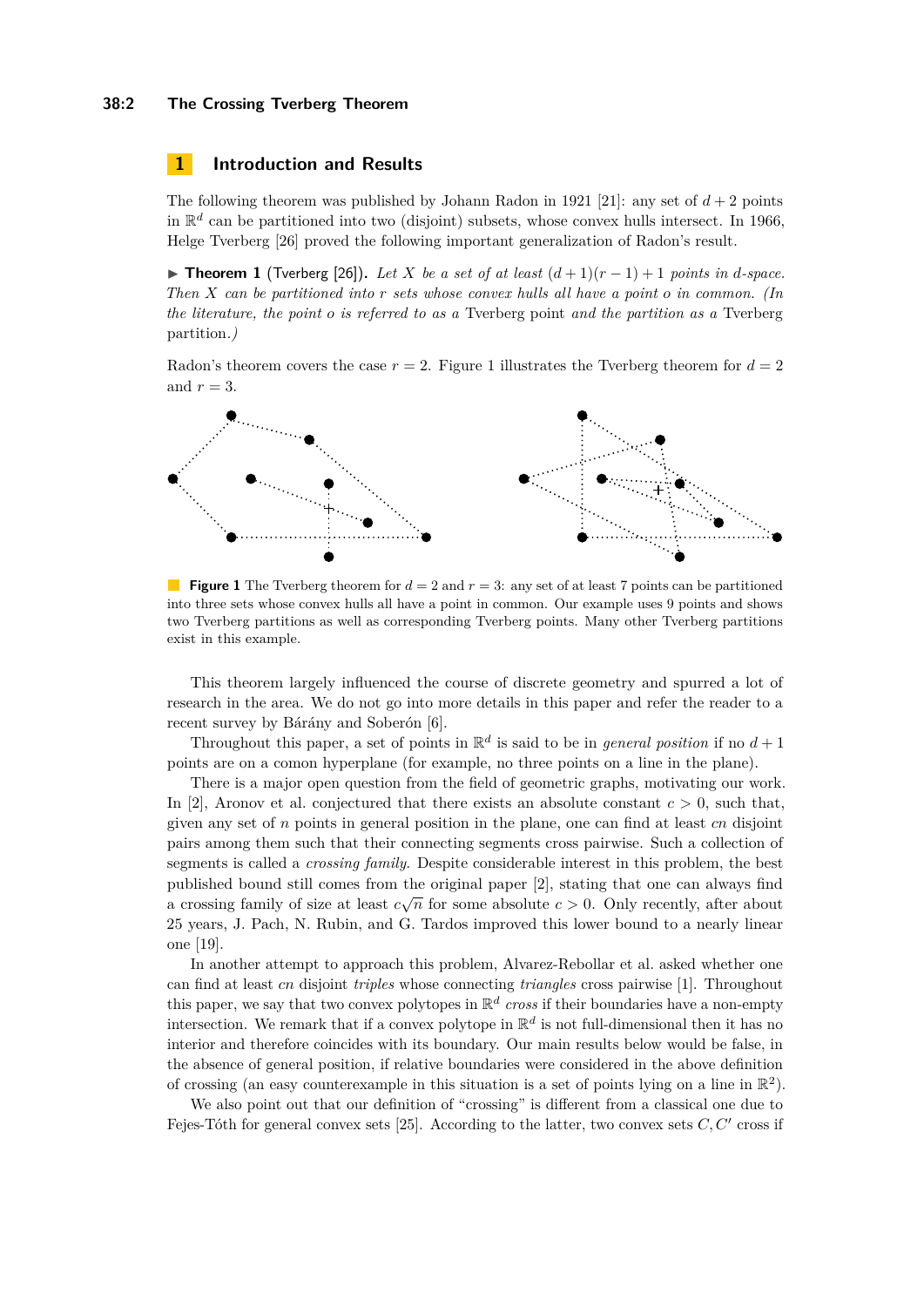#### **R. Fulek, B. Gärtner, A. Kupavskii, P. Valtr, and U. Wagner 38:3**

neither  $C \setminus C'$  nor  $C' \setminus C$  are connected. Under general position, our notion of crossing convex polytopes generalizes the notion of a crossing of two vertex-disjoint segments in a crossing family (the two segments intersecting in their relative interiors) [\[2\]](#page-11-1). It also generalizes the notion of Alvarez-Rebollar et al. for vertex-disjoint triangles (an edge of one triangle crossing an edge of the other) [\[1\]](#page-11-2).

Alvarez-Rebollar et al. showed the following: For every finite point set of size *n* in the plane in general position, there exist  $\lfloor \frac{n}{6} \rfloor$  vertex-disjoint and pairwise crossing triangles with vertices in *P*. As at most  $\lfloor \frac{n}{3} \rfloor$  disjoint triangles can be found, this leaves a factor-2 gap.

If we only want triangles that have a common point, this gap can be closed using a simple strengthening of the Tverberg theorem for point sets of size at most  $(d+1)r$  that we present next. However, these triangles might not be pairwise crossing, since triangles can be nested; see Figure [1](#page-1-0) (right).

<span id="page-2-0"></span>**► Theorem 2.** Let *X* be a set of at least  $(d+1)(r-1)+1$  and at most  $(d+1)r$  points in *d*-space. Then *X* can be partitioned into *r* disjoint sets  $X_1, \ldots, X_r$  of size at most  $d+1$ , *whose convex hulls all have a point in common.*

To prove this, we apply Theorem [1](#page-1-1) to *X*. We get sets  $X'_1, \ldots, X'_r$  whose convex hulls contain a common point, say, the origin. Using Carathéodory's theorem, from every  $X_i'$  of size larger than  $d+1$  we can select  $d+1$  points  $X_i \subseteq X'_i$ , whose convex hull still contains the origin. Finally, some of the sets  $X_i'$  of size smaller than  $d+1$  are filled up to size  $d+1$  with the points removed from other  $X_i$ 's. The origin is still a common point for all conv $(X_i)$ 's.

The main result of this paper provides a crossing version of the Tverberg Theorem [2.](#page-2-0)

<span id="page-2-1"></span>▶ **Theorem 3.** Let *X* be a set of at least  $(d+1)(r-1)+1$  and at most  $(d+1)r$  points in *d*-space. Then *X* can be partitioned into *r* disjoint sets  $X_1, \ldots, X_r$  of size at most  $d+1$ , *whose convex hulls all have a point in common. Moreover, for any*  $X_i, X_j$  of size  $d+1$ ,  $conv(X_i)$  and  $conv(X_i)$  cross, meaning that their boundaries have a non-empty intersection.

We call such a partition a *crossing Tverberg partition*. An easy calculation shows that the number of sets with exactly  $d+1$  elements is at least  $|X| - dr \in \{r-d, r-d+1, \ldots, r\}.$ In particular, for sets X of size exactly  $(d+1)r$ , we immediately deduce the following simpler-looking corollary.

<span id="page-2-2"></span> $\triangleright$  **Corollary 4.** Let X be a set of  $(d+1)r$  points in d-space. Then X can be partitioned into *r sets*  $X_1, \ldots, X_r$  *of size*  $d+1$ *, whose convex hulls all have a point in common and such that for any*  $i, j \in [n]$ ,  $conv(X_i)$  and  $conv(X_j)$  *cross, meaning that their boundaries have a non-empty intersection.*

We also obtain an optimal strenghtening of the result by Alvarez-Rebollar et al. [\[1\]](#page-11-2) that moreover generalizes to all dimensions  $d \geq 2$ .

 $\triangleright$  **Corollary 5.** For every finite point set X of size *n* in the plane in general position, there *exist*  $|n/3|$  *vertex-disjoint and pairwise crossing triangles with vertices in*  $X$ *.* 

*More generally, for every finite point set*  $X$  *of size*  $n$  *in*  $\mathbb{R}^d$  *in general position, there exist*  $\lfloor n/(d+1) \rfloor$  *vertex-disjoint and pairwise crossing simplices with vertices in X.* 

To derive this from Theorem [3,](#page-2-1) we remove *n* mod  $(d+1)$  points from X and then apply Theorem [3](#page-2-1) on the remaining set of  $(d+1) \left| \frac{n}{d+1} \right|$  points.

Finally, we get a crossing version of the actual Tverberg Theorem [1,](#page-1-1) for point sets of arbitrarily large size.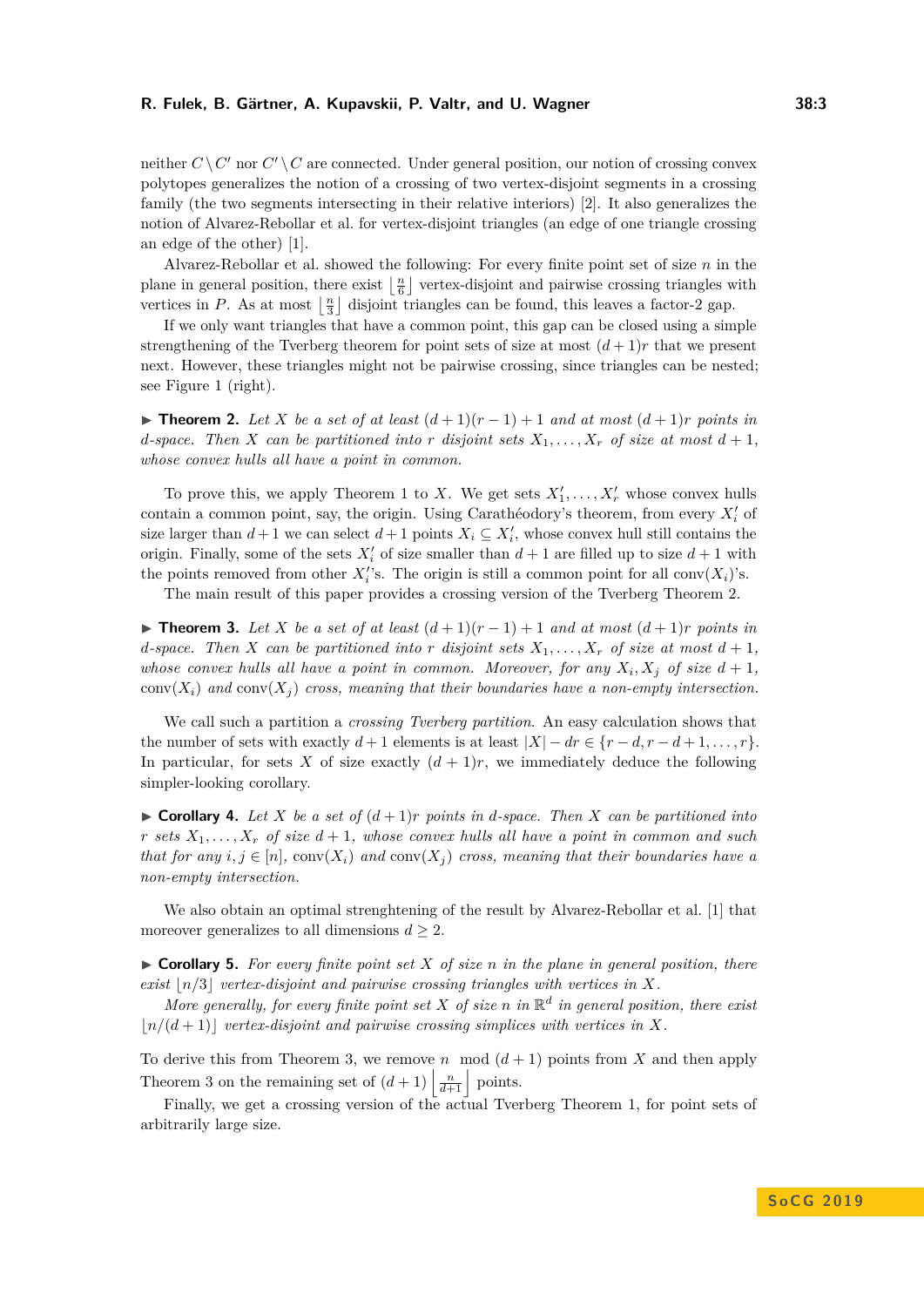#### **38:4 The Crossing Tverberg Theorem**

**► Theorem 6** (Crossing Tverberg theorem). Let X be a set of at least  $(d+1)(r-1)+1$ *points in d-space. Then X can be partitioned into r sets whose convex hulls all have a point in common. Moreover, for any*  $X_i, X_j$  *of size at least*  $d+1$ ,  $conv(X_i)$  *and*  $conv(X_j)$  *cross, meaning that their boundaries have a non-empty intersection.*

This is also easy to prove, using Theorem [3](#page-2-1) and Corollary [4.](#page-2-2) If  $n := |X| \leq (d+1)r$ , we apply Theorem [3.](#page-2-1) Otherwise, we apply Corollary [4](#page-2-2) to an arbitrary subset  $Y \subset X$  of size  $(d+1)r$ , resulting in a crossing Tverberg partition into *r* sets  $Y_1, \ldots, Y_r$  of size  $d+1$ each. Now we consecutively add the remaining points to suitable sets in such a way that the crossings between the convex hulls are maintained (the Tverberg point automatically remains valid). Suppose that some points have already been added, resulting in sets  $X'_1, \ldots, X'_r$ whose convex hulls still cross pairwise. If the next point *p* is contained in one of these convex hulls, we simply add it to the corresponding set. Otherwise, we select an inclusion-minimal set conv $(X'_{k} \cup \{p\})$  among the (different) sets conv $(X'_{i} \cup \{p\}), i = 1, \ldots, r$ , and add  $p$  to  $X'_{k}$ . We claim that this cannot result in nested convex hulls. For this, we only have to rule out that conv $(X'_k \cup \{p\})$  "swallows" some other conv $(X'_i)$ . But this cannot happen, as otherwise  $conv(X'_{i} \cup \{p\}) \subset conv(X'_{k} \cup \{p\}),$  contradicting the choice of *k*.

It remains to prove Theorem [3.](#page-2-1) We start with a Tverberg partition according to Theorem [2,](#page-2-0) i.e. a partition into sets of size at most  $d+1$  such that their convex hulls have a point in common. Such a partition might look like in Figure [2](#page-3-0) (left). If the full-dimensional convex hulls (which are simplices) cross pairwise, we are done. In general, however, we still have pairs of nested simplices. As long as this is the case, we *fix* one pair of nested simplices at a time until no pair of nested simplices exists anymore, and our desired crossing Tverberg partition is obtained.

By fixing, we mean that we repartition the  $2(d+1)$  points involved in the two simplices in such a way that the resulting simplices are not nested anymore but still contain the common point. In the example of Figure [2](#page-3-0) (left), there is one pair of nested simplices (red edges), and after fixing it (blue edges), we are actually done in this case; see Figure [2](#page-3-0) (right).

<span id="page-3-0"></span>

**Figure 2** Fixing a pair of nested simplices spanned by the 6 black points: two nested simplices (red) are transformed into two simplices that cross (blue).

Repartitioning the points is always possible due to the following lemma, which may be of independent interest. This lemma is our main technical contribution, and we prove it in Section [2.](#page-4-0)

<span id="page-3-1"></span>**Demma 7.** Let  $T, T'$  be two disjoint  $(d+1)$ -element sets in  $\mathbb{R}^d$  such that  $\mathbf{0} \in \text{conv}(T) \cap \mathbb{R}^d$ conv(*T*<sup>'</sup>). Then there exist two disjoint  $(d+1)$ -element sets *S*, *S*<sup>'</sup> such that  $S \cup S' = T \cup T'$ ,  $\mathbf{0} \in \text{conv}(S) \cap \text{conv}(S')$ , and moreover,  $\text{conv}(S)$  and  $\text{conv}(S')$  cross.

To conclude the proof of Theorem [3,](#page-2-1) we still need to show that after finitely many fixing steps, there are no nested pairs anymore, in which case we have a crossing Tverberg partition.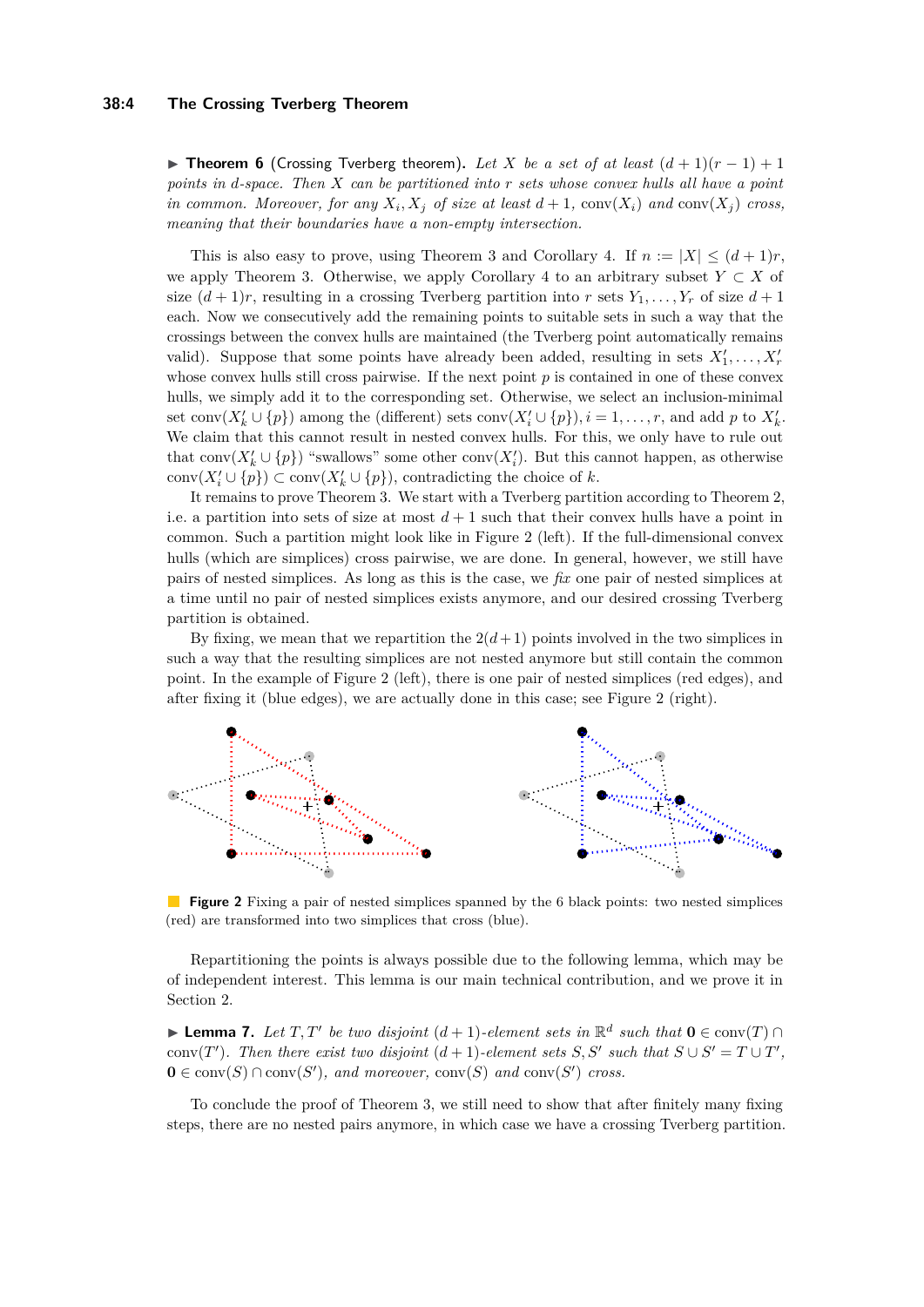#### **R. Fulek, B. Gärtner, A. Kupavskii, P. Valtr, and U. Wagner 38:5**

To see this, we observe that in any fixing operation that replaces  $X_i$  and  $X_j$  such that conv $(X_i) \subset \text{conv}(X_i)$ , the simplex conv $(X_i)$  is volume-wise the unique largest *d*-dimensional simplex that can be formed from the  $2(d+1)$  points  $X_i \cup X_j$  involved in the operation. Hence, the two simplices  $conv(S)$  and  $conv(S')$  replacing  $conv(X_i)$  and  $conv(X_j)$  are volume-wise both strictly smaller than  $conv(X_i)$ . Therefore, if we order all full-dimensional simplices by decreasing volume, the sequence of these volumes goes down lexicographically in every fixing operation.

Formally, let  $V = (V_1, V_2, \ldots, V_s), s \leq r$  be the sequence of volumes in decreasing order before the fix, and  $\mathcal{V}' = (V'_1, V'_2 \dots V'_s)$  the decreasing order after the fix. Moreover, suppose that *k* is the largest index at which the volume of conv $(X_i)$  appears in V. The volume of conv $(X_i)$  appears at a position  $\ell > k$ . As the fixing operation removes a volume equal to  $V_k$  and inserts two volumes smaller than  $V_k$ , we have that  $V$  and  $V'$  agree in the first *k* − 1 positions, but  $V'_k$  <  $V_k$ . This exactly defines the relation " $V'$  <  $V''$  in decreasing lexicographical order, and as this is a total order, fixing must eventually terminate.

**If Remark.** Instead of volume, we may use the number of points from X inside conv $(X_i)$  as a measure.

Since applications of Lemma [7](#page-3-1) allow to keep the Tverberg point and the sizes of the parts in the (Tverberg) partition, we actually have the following strengthening of Theorem [3.](#page-2-1)

 $\triangleright$  **Theorem 8.** Let X be a set of points in d-space. Suppose that there is a Tverberg partition *of X into r parts of sizes*  $s_1 \ldots, s_r$ , *for which o is a Tverberg point, and*  $s_i \leq d+1, i = 1, \ldots r$ . *Then there is also a crossing Tverberg partition of X into r parts* of *sizes*  $s_1 \ldots, s_r$ *, for which a Tverberg point is o.*

In the next section, we prove Lemma [7.](#page-3-1) We remark that for each of the other theorems and corollaries in this section, we have already explained how to derive them from the Tverberg theorem, or from our main Theorem [3.](#page-2-1) In Section [3,](#page-8-0) we discuss possible generalizations as well as some algorithmic aspects of the problem.

# <span id="page-4-0"></span>**2 Proof of Lemma [7](#page-3-1)**

We employ the following parity lemma that we prove in the next two subsections (in a geometric way for  $d = 2$ , and in a combinatorial way for all dimensions).

<span id="page-4-1"></span>▶ **Lemma 9** (Parity lemma). Let  $V \subset \mathbb{R}^d$ ,  $|V| = 2(d+1)$ , such that  $V \cup \{0\}$  is in general *position. Then*

$$
\left| \left\{ \{F, G\} : F, G \in \binom{V}{d+1}, F \cap G = \emptyset, \mathbf{0} \in \operatorname{conv} F \cap \operatorname{conv} G \right\} \right| \text{ is even.}
$$

In particular, if there is one such pair  $\{F, G\}$ , then there is another.

Before we move on to the proof, let us derive Lemma [7](#page-3-1) from this. It suffices to handle the case where the set  $T \cup T' \cup \{0\}$  is in general position. To justify this, we make two observations. The first is that general position is achieved by *some* arbitrarily small (for example, random) perturbation of  $T \cup T'$ . The second is that the property of *not* having sets  $S, S'$  as required is maintained under *any* sufficiently small perturbation. Putting the two observations together, we see that if Lemma [7](#page-3-1) holds for  $T \cup T' \cup \{0\}$  in general position, then it holds for all  $T, T'$ .

Then, by Lemma [9](#page-4-1) with  $V = T \cup T'$ , there is another pair  $\{S, S'\}$  such that  $S \cup S' = T \cup T'$ ,  $\mathbf{0} \in \text{conv}(S) \cap \text{conv}(S')$ . At most one of these pairs can yield nested simplices: the outer simplex of a nested pair coincides with  $conv(T \cup T')$  and is therefore uniquely determined. Hence, one of the two pairs yields crossing simplices.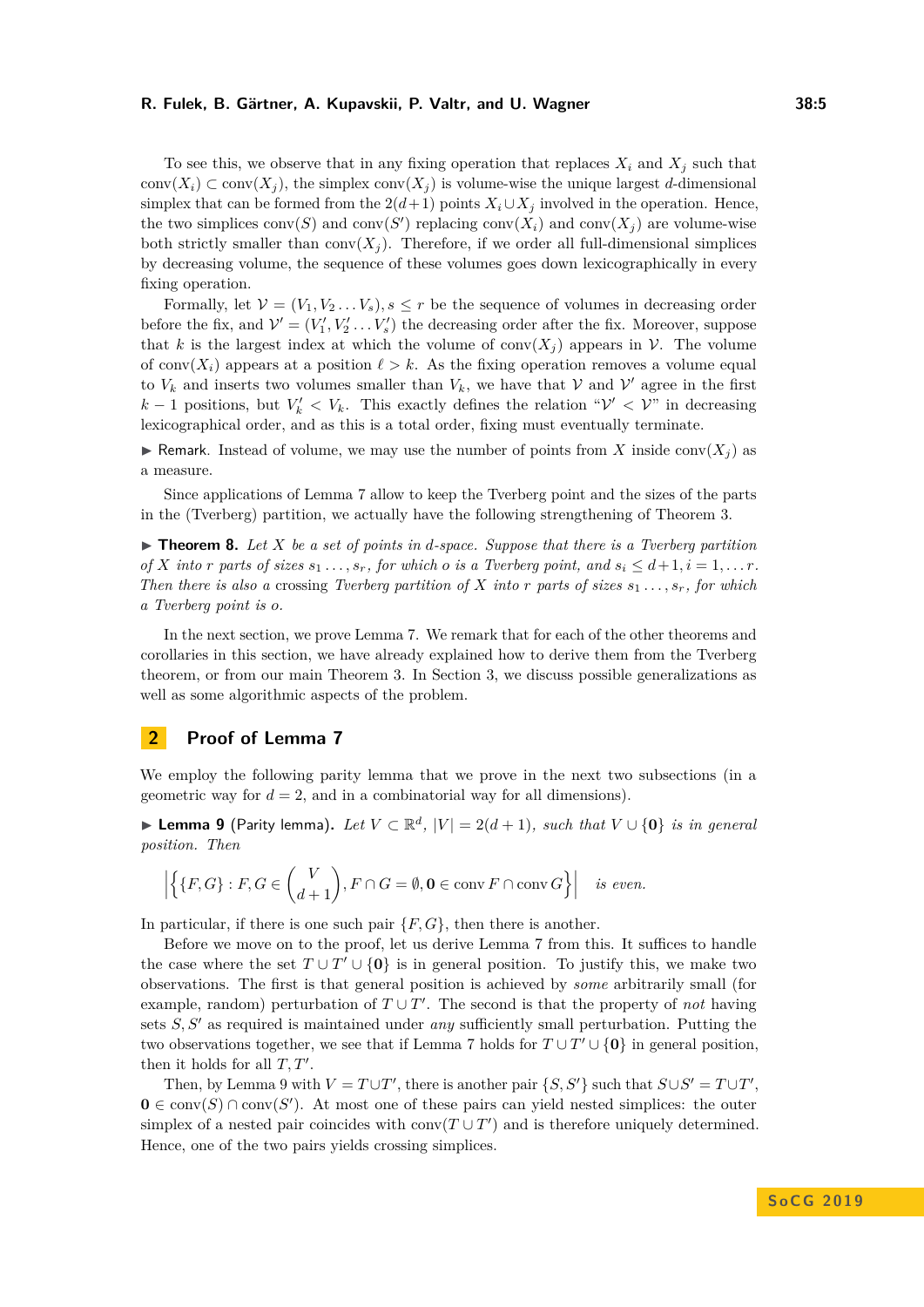$\triangleright$  Remark. We note that this statement and its application is quite unusual. Typically, one proves that the number of objects of a certain type is always odd and thus at least one object of the type exists.

### **2.1 Geometric proof of the parity Lemma [9](#page-4-1) for**  $d = 2$

The purely combinatorial proof that we give below for all *d* is not difficult, but does not provide any geometric intuition. We therefore start with a simple proof in the plane.

<span id="page-5-0"></span>Consider a set V of  $2(d+1) = 6$  points in the plane. We remark that the statement is invariant under scaling points, and thus we may assume that all points lie on a circle with the center in the origin. Due to general position, no two points from *V* lie on a line passing through the origin; see Figure [3](#page-5-0) (left).



**Figure 3** 6 points in the plane (black) and their mirror images (white); there must be two consecutive black points  $p, p'$ .

Now we reflect each point at the origin and obtain another 6 points, drawn in white in Figure [3](#page-5-0) (right). We observe that in the circular order of points, there must be two consecutive ones of the same color. Indeed, an alternating pattern (black, white, black, white,...) would lead to pairs of antipodal points having the *same* color. Let  $p, p'$  be two consecutive points of the same color; by going to the antipodal points if necessary, we may assume that they are black and hence belong to *V* .

<span id="page-5-1"></span>We make two observations (actually, just one). (i)  $p$  and  $p'$  cannot belong to a triple *F* ⊂ *V* such that  $\mathbf{0} \in \text{conv}(F)$ , as otherwise, the third point would get reflected to a white point between *p* and *p*'; see Figure [4](#page-5-1) (left). (ii) For any  $q \in V \setminus \{p, p'\}$ , the two segments  $conv({p, q})$  and  $conv({p', q})$  have the origin on the same side; see Figure [4](#page-5-1) (right).



**Figure 4** Consecutive black points are combinatorially indistinguishable.

This implies the following: if  $\{F, G\}$  is a partition of *V* that we count in Lemma [9,](#page-4-1) then (i)  $p$  and  $p'$  are in different parts, and (ii) swapping  $p$  and  $p'$  between the parts leads to a different partition  $\{F', G'\}$  that we also count. In other words, p and p' are "combinatorially indistinguishable" with respect to the relevant properties, and the operation of swapping them between parts establishes a matching between the partitions that we want to count. Hence, their number is even.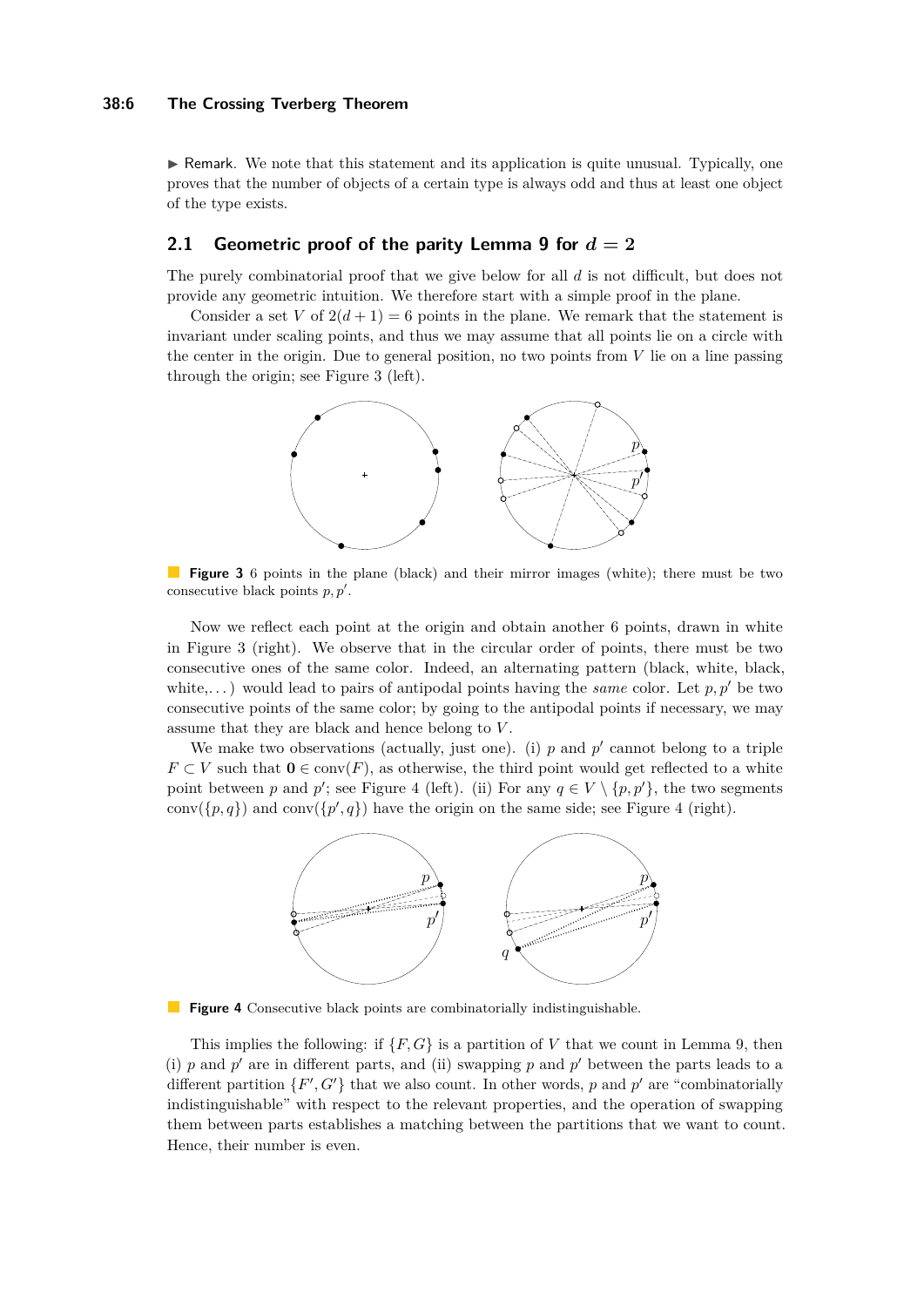## **2.2 Combinatorial proof of the parity Lemma [9](#page-4-1)**

Recall that for  $|V| = 2(d+1)$ , we need to show that there is an even number of partitions {*F, G*} of *V* into parts of equal size *d* + 1 such that **0** ∈ conv(*F*) ∩ conv(*G*). We show that this follows from the fact that the  $(d+1)$ -element subsets *F* with  $\mathbf{0} \in \text{conv}(F)$  form a *cocycle*, a concept borrowed from topology.

▶ **Definition 10.** *Let*  $n \geq k \geq 1$  *be integers, and let V be a set with n elements.* A family  $\mathcal{C} \subset {V \choose k}$  *of*  $k$ -element subsets of  $V$  is a cocycle if

 $|{F \in \mathcal{C} : F \subset M}|$  *is even for every*  $M \subset V$  *with*  $|M| = k + 1$ .

► **Example 11.** Fix a set  $D \in \binom{V}{k-1}$ . Then  $\delta D := \{F \in \binom{V}{k} : D \subset F\}$  is a cocycle. Indeed, a  $(k + 1)$ -element subset  $M \subset V$  either contains no sets in  $\delta D$  (if  $D \not\subset M$ ) or exactly two sets in  $\delta D$  (If  $D = M \setminus \{p, q\}$ ).

<span id="page-6-1"></span>▶ **Lemma 12.** *Let*  $V \subset \mathbb{R}^d$  *be such that*  $V \cup \{0\}$  *is in general position. Then* 

$$
\mathcal{C}(V) := \{ F \in \binom{V}{d+1} : \mathbf{0} \in \operatorname{conv} F \}
$$

*is a cocycle.*

<span id="page-6-0"></span>**Proof.** Let  $M := \{v_1, \ldots, v_{d+2}\} \subset V$ . Lift the points to dimension  $d+1$  such that the convex hull of the lifted point set  $\hat{M}$  is a full-dimensional simplex  $\Delta$ ; see Figure [5.](#page-6-0)



**Figure 5** Illustration of the geometric proof of Lemma [12](#page-6-1) when *d* = 2.

Any set  $\hat{F} \subset \hat{M}$  of size  $d+1$  spans a facet of  $\Delta$ , and we have  $\mathbf{0} \in \text{conv}(F)$  if and only if the vertical line through **0** intersects that facet. As  $V \cup \{0\}$  is in general position, this line intersects the convex set  $\Delta$  in a line segment, if it intersects it at all; hence, the line intersects the boundary of  $\Delta$  in zero or two points, each lying in the interior of some facet. Thus,  $|\{F \in C(V) : F \subset M\}| \in \{0, 2\}.$ 

We remark that there is also an elementary linear algebra version of this "proof by picture" (omitted in this extended abstract).

By Lemma [12,](#page-6-1) Lemma [9](#page-4-1) is now simply a special case of the following main result of this section.

<span id="page-6-2"></span>▶ **Theorem 13.** *Let*  $k \geq 1$ ,  $|V| = 2k$  *and let*  $C \subset {V \choose k}$  *be a cocycle. Set* 

$$
\mathcal{P}_{\mathcal{C}} := \{ \{ F, G \} : F, G \in \mathcal{C}, F \cap G = \emptyset \}.
$$

*Then*  $|\mathcal{P}_c|$  *is even.*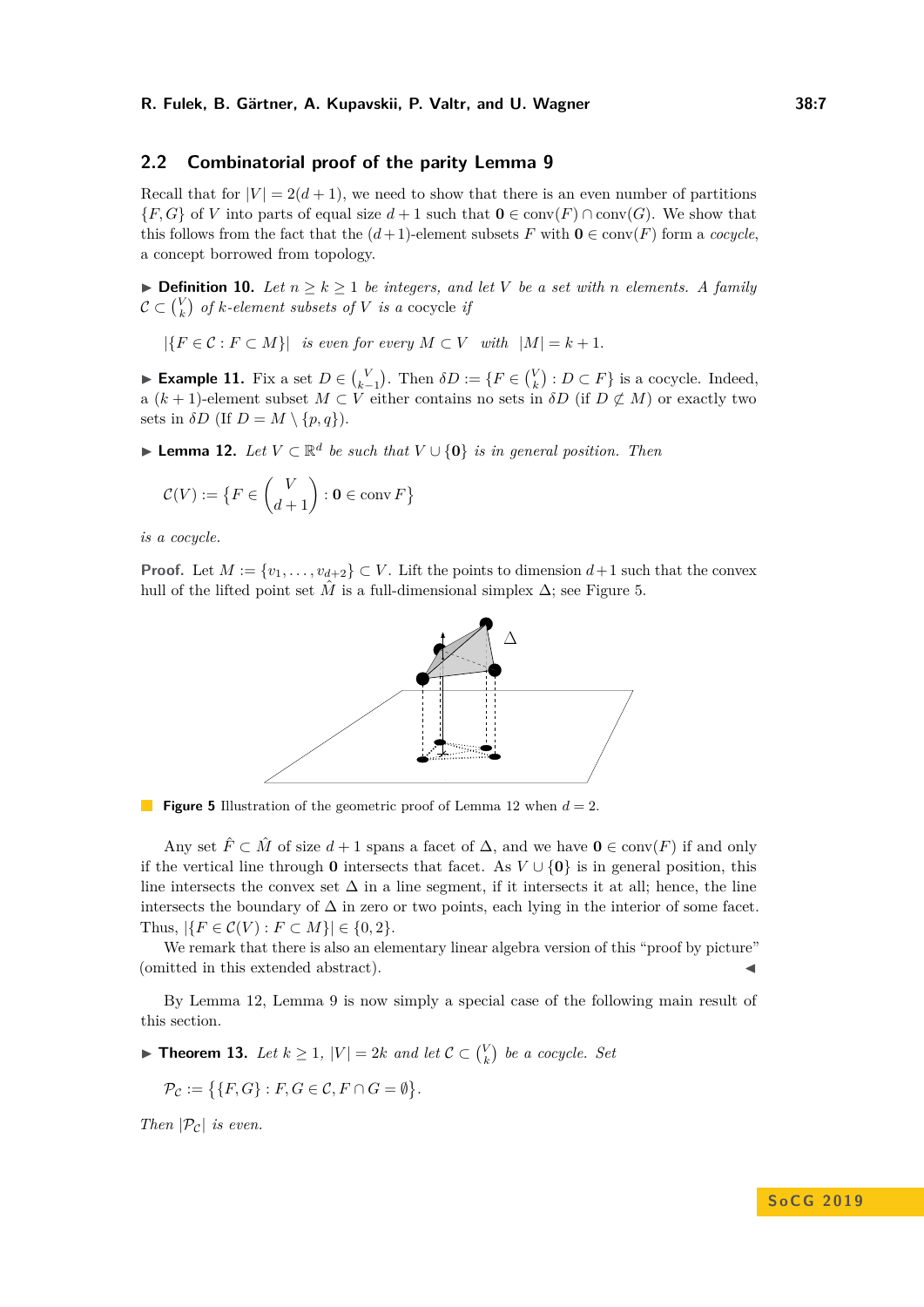For the proof, we need one more concept. For a family  $\mathcal{D} \subset {V \choose k-1}$ , we define the *coboundary*

$$
\delta \mathcal{D} = \{ F \in \binom{V}{k} : F \text{ contains an odd number of sets } D \in \mathcal{D} \}.
$$

This naturally extends the definition  $\delta D = \{F \in {V \choose k} : D \subset F\}$  for  $D \in {V \choose k-1}$  from our previous example. We call *δD* the *elementary cocycle* associated with *D*.

To prove Theorem [13,](#page-6-2) we use the following basic fact.

<span id="page-7-0"></span>**Example 14.** For every cocycle  $C \subset {V \choose k}$  there exists a family  $D \subset {V \choose k-1}$  such that  $C = \delta D$ . *Equivalently,*

$$
C = \delta D_1 \oplus \delta D_2 \oplus \ldots \oplus \delta D_m,
$$

*where*  $\mathcal{D} = \{D_1, \ldots, D_m\}$  *and*  $\oplus$  *denotes symmetric difference.* 

**Proof of Theorem [13.](#page-6-2)** The statement is trivially true when  $C = \emptyset$  is the empty cocycle.

Thus, by Lemma [14,](#page-7-0) it suffices to show that the parity of  $|\mathcal{P}_c|$  does not change when we take the symmetric difference with an elementary cocycle, i.e.,

<span id="page-7-1"></span>
$$
|\mathcal{P}_{\mathcal{C}}| \equiv |\mathcal{P}_{\mathcal{C}\oplus\delta D}| \mod 2 \tag{1}
$$

for any  $D \in {V \choose k-1}$ .

 $\triangleright$  Claim 15.  $\mathcal{P}_{\mathcal{C} \oplus \delta D} = \mathcal{P}_{\mathcal{C}} \oplus \mathcal{R}$ , where

$$
\mathcal{R} := \{ \{F, G\} : F \in \delta D, G \in \mathcal{C}, F \cap G = \emptyset \}.
$$

Proof. To see this, note that for pairs  $\{F, G\}$  with  $D \not\subset F$  and  $D \not\subset G$  nothing changes, i.e., such a pair is either in both  $\mathcal{P}_{\mathcal{C}}$  and  $\mathcal{P}_{\mathcal{C}\oplus\delta D}$  or in neither. Thus, it suffices to consider pairs  ${F, G}$ ,  $F \cap G = \emptyset$ , such that *D* is contained in one of the two sets. Without loss of generality, *D* ⊂ *F* and  $G$  ⊂  $V \setminus D$ .

Since  $D \not\subset G$ , we have  $G \in \mathcal{C}$  if and only if  $G \in \mathcal{C} \oplus \delta D$ . Since  $D \subset F$ , we have  $F \in \delta D$ , and hence,  $F \in \mathcal{C}$  if and only if  $F \notin \mathcal{C} \oplus \delta D$ . Thus,  $\{F, G\} \in \mathcal{P}_{\mathcal{C} \oplus \delta D}$  if and only if  $\{F, G\} \in \mathcal{R}$ and  $\{F, G\} \notin \mathcal{P}_{\mathcal{C}}$ . This proves the claim.

Since C is a cocycle and  $|V \setminus D| = k + 1$ , there is an even number of  $G \in C$  with  $G \subset V \setminus D$ . Since  $|V| = 2k$ , each such *G* determines a unique  $F = V \setminus G$ ,  $F \in \delta D$ , with  $\{F, G\} \in \mathcal{R}$ . Thus,

$$
|\mathcal{R}| = |\{G \in \mathcal{C} : G \subset V \setminus D\}| \equiv 0 \mod 2.
$$

Combined with the claim, we get that  $(1)$  holds, which concludes the proof of the theorem.

For the sake completeness, we also prove Lemma [14.](#page-7-0)

**Proof of Lemma [14.](#page-7-0)** Let  $\mathcal{C} \subset \binom{V}{k}$  be a cocycle. Choose an arbitrary element  $v \in V$ . Define

$$
\mathcal{D} := \mathcal{D}_v := \big\{ D \in \binom{V \setminus v}{k-1} : D \cup \{v\} \in \mathcal{C} \big\}.
$$

We claim that

 $C = \delta \mathcal{D}$ .

Let  $F \in \binom{V}{k}$ . We distinguish two cases: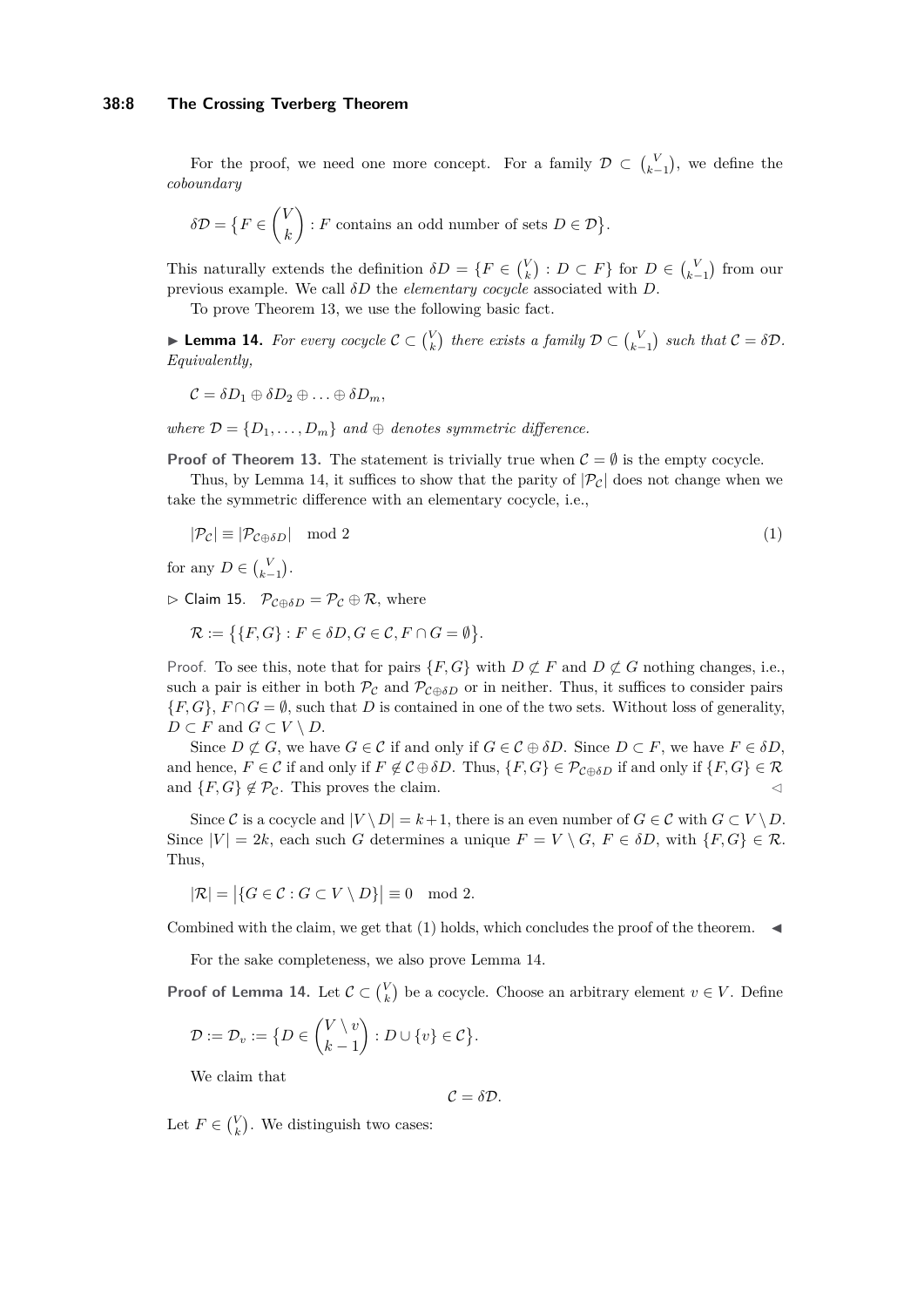(1) If  $v \in F$  then, by the definition of  $\mathcal{D} \subset {V \setminus \{v\} \choose k-1}$ , we have  $F \setminus \{v\} \in \mathcal{D}$  if and only if  $F \in \mathcal{C}$ . Moreover,  $F \setminus \{v\}$  is the only set in  $\binom{V \setminus \{v\}}{k-1}$  that  $F$  contains. Thus,

 $F \in \mathcal{C} \Leftrightarrow F \in \delta \mathcal{D}$  in this case.

(2) Assume  $v \notin F$ . Then  $M := F \cup \{v\}$  has  $k+1$  elements. Since C is a cocycle, M contains an even number of sets from  $\mathcal{C}$ . Thus,

$$
F \in C \Leftrightarrow M \text{ contains an odd number of } G \in C \text{ with } v \in G
$$

$$
\Leftrightarrow F \text{ contains an odd number of sets } D = G \setminus \{v\} \in \mathcal{D}
$$

$$
\Leftrightarrow F \in \delta \mathcal{D}.
$$

# <span id="page-8-0"></span>**3 Discussion**

# **3.1 A Topological version of Theorem [3](#page-2-1)**

If *r* is a prime power, then the Tverberg theorem admits a topological generalization, known as the *Topological Tverberg theorem*:

<span id="page-8-1"></span>**► Theorem 16.** *If*  $d \in \mathbb{N}$  and if  $r$  is a prime power, then for every continuous map from the  $(d+1)(r-1)$ *-dimensional simplex*  $\Delta_{(d+1)(r-1)}$  *to*  $\mathbb{R}^d$ , *there exist r pairwise disjoint faces of* ∆(*d*+1)(*r*−1) *whose images intersect in a common point.*

This result was first proved in the case when *r* is a prime by Bárány, Shlosman and Szücs [\[5\]](#page-11-3) and later extended to prime powers by Özaydin [\[18\]](#page-12-5). On the other hand, Theorem [16](#page-8-1) is false if r is not a prime power: By work of Mabillard and Wagner [\[14\]](#page-12-6) and a result of Özaydin [\[18\]](#page-12-5), a closely related result (the *generalized Van Kampen–Flores theorem*) is false whenever r is not a prime power and, as observed by Frick [\[12\]](#page-12-7), the failure of Theorem [16](#page-8-1) for *r* not a prime power follows from this by a reduction due to Gromov [\[13\]](#page-12-8) and to Blagojević, Frick, and Ziegler [\[7\]](#page-11-4). The lowest dimension in which counterexamples are known to exist is  $d = 2r$  [\[3,](#page-11-5) [14\]](#page-12-6). We refer to the recent surveys  $[6, 8, 23, 27]$  $[6, 8, 23, 27]$  $[6, 8, 23, 27]$  $[6, 8, 23, 27]$  $[6, 8, 23, 27]$  $[6, 8, 23, 27]$  $[6, 8, 23, 27]$  for more background on the Topological Tverberg theorem and its history.

In the same vein, it is natural to wonder if our Theorem [3](#page-2-1) also extends to the topological setting. The straightforward approach to generalize our result would be to use the Topological Tverberg theorem instead of the Tverberg theorem and then keep fixing the pairs of simplices whose boundaries do not mutually intersect. To this end we need an adaptation of Lemma [12](#page-6-1) and the fixing procedure to the topological setting. The rest of our argument is free of any geometry except for the use of Carathéodory's theorem which is not really crucial. While extending Lemma [12](#page-6-1) is easy, showing the termination of the fixing procedure appears to be quite difficult except under the scenario which we discuss below. First, we discuss planar extensions of Theorem [3.](#page-2-1) An *arrangement of pseudolines* P is a finite set of not self-intersecting open arcs, called *pseudolines*, in  $\mathbb{R}^2$  such that (i) For every pair  $P_1, P_2 \in \mathbb{P}$ of two distinct pseudolines,  $P_1$  and  $P_2$  intersect transversely in a single point, and (ii)  $\mathbb{R}^2 \setminus P_1$ is not connected for every  $P \in \mathbb{P}$ . A drawing of a complete graph on *n* vertices  $K_n$  in the plane is *pseudolinear* if the edges can be extended to an arrangement of pseudolines.

In the plane, it is not hard to see that Theorem [3](#page-2-1) and its proof almost extends to the setting of pseudolinear drawings of complete graphs. Since the Topological Tverberg theorem is only valid for prime powers  $r$ , the number of pairwise crossing triangles is slightly smaller than the number of vertices divided by 3.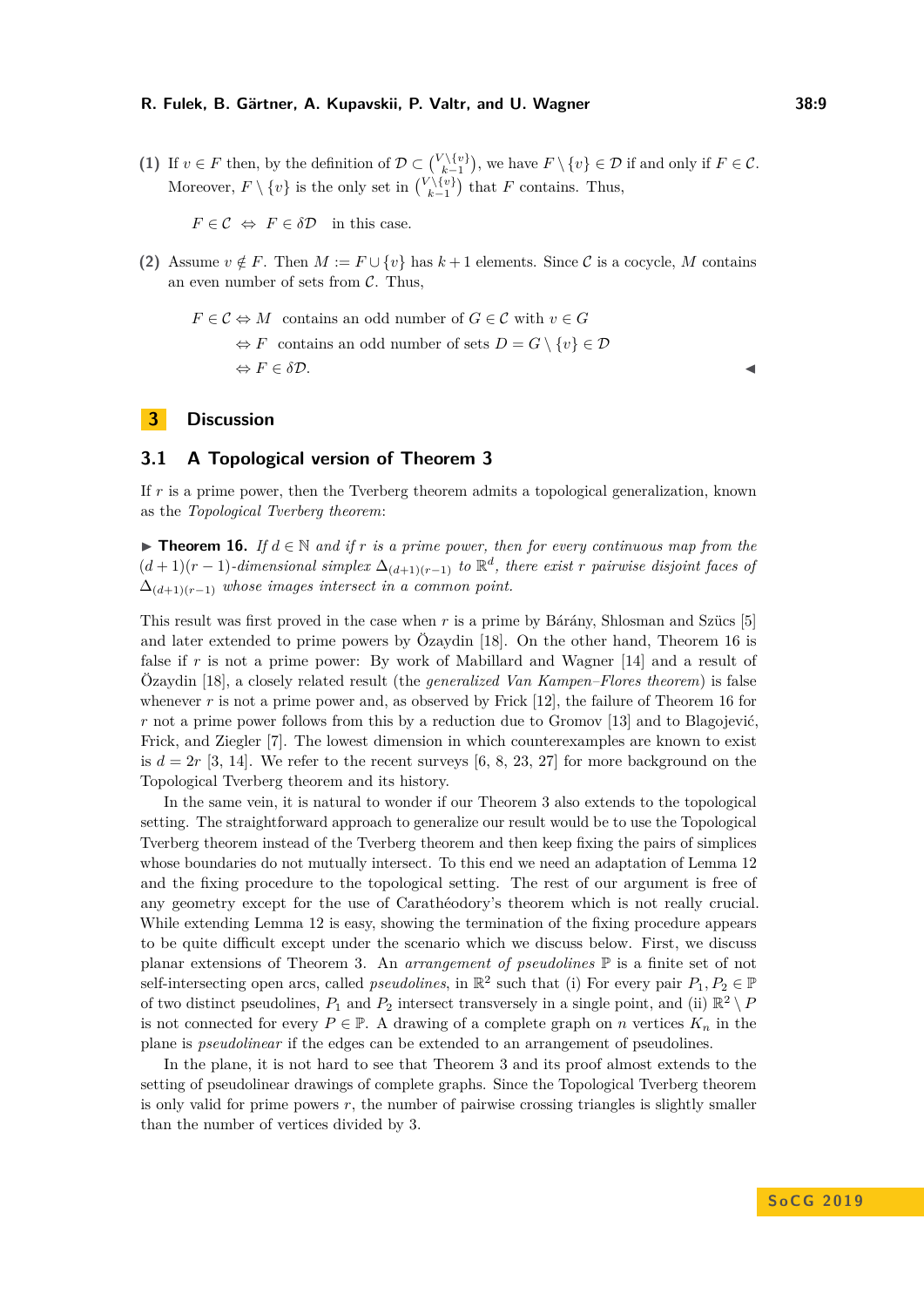<span id="page-9-0"></span>

**Figure 6** The allowed drawings of *K*<sup>4</sup> in a pseudolinear drawing of *K<sup>n</sup>* (left). The forbidden drawing of  $K_4$  in a pseudolinear drawing of  $K_n$  (right).

<span id="page-9-1"></span>**Findamentary 17.** In a pseudolinear drawing of a complete graph  $K_{3n}$  we can find  $m =$ (1 − *o*(1))*n vertex-disjoint and pairwise crossing triangles. Moreover, the topological discs bounded by these triangles intersect in a common point.*

**Proof.** Let  $D$  be a pseudolinear drawing of  $K_{3n}$ . We put  $m$  to be the largest prime power not larger than *n*. By the asymptotic law of distribution of prime numbers  $m = (1 - o(1))n$ . Next, apply the Topological Tverberg theorem with  $r = m$  and  $d = 2$  to a map  $\mu : \Delta_{3m-3} \to \mathbb{R}^2$ which extends D as follows. We define  $\mu$  on the 1-dimensional skeleton of  $\Delta_{3m-3}$  as a restriction of D to some  $K_{3m-2}$ . Note that every triangle of  $K_{3m-2}$  is drawn by D as a closed arc without self intersections. The map  $\mu$  extends to the 2-dimensional skeleton of  $\Delta_{3m-3}$  so that every 2-dimensional face is mapped homeomorphically in  $\mathbb{R}^2$ . We define the map  $\mu$  on the rest of  $\Delta_{3m-3}$  arbitrarily while maintaining continuity.

Analogously to the proof of Theorem [3,](#page-2-1) an application of the Topological Tverberg theorem gives us  $m-1$  disjoint 2-dimensional faces  $F_1, \ldots, F_{m-1}$  of  $\Delta_{3m-3}$  whose images under  $\mu$  intersect in a common point. To this end we apply Carathéodory's theorem for drawings of complete graphs [\[4,](#page-11-6) Lemma 4.7] instead of the original version of Carathéodory's theorem. Let  $T_i$  denote the boundary of  $F_i$ , for  $i = 1, \ldots, m-1$ . Note that each  $T_i$  is a triangle in  $K_{3m-2}$ . If all pairs  $T_i$  and  $T_j$  are crossing then we are done. Otherwise, we perform the fixing operations, which can be done since Lemma [12](#page-6-1) easily extends to the setting in which we replace simplices by images of 2-dimensional faces of  $\Delta_{3m-3}$  under  $\mu$ .

The procedure of applying successively the fixing operation terminates due to the following argument. First, observe that every four vertices in a pseudolinear drawing of a complete graph induce either a crossing free drawing of  $K_4$  or a drawing of  $K_4$  with exactly one pair of crossing edges in the interior of a disc bounded by a crossing free 4-cycle, see Figure [6](#page-9-0) for an illustration. It follows that if  $\mu(T_i) \cap \mu(T_i) = \emptyset$ , and let's say  $\mu(F_i) \subset \mu(F_i)$ , then the restriction of  $\mu$  to the subgraph of  $K_{3m-2}$  induced by  $V(T_i) \cup V(T_j)$  is contained in  $\mu(F_j)$ . Indeed, otherwise there exists a vertex  $u \in V(T_i)$  and  $v \in V(T_j)$  such that  $\mu(uv)$  crosses an edge of  $T_i$ , let us denote it by  $wz$ , that is not incident to *v*. Then the restriction of  $\mu$  to the subgraph of  $K_{3m-2}$  induced by  $\{u, v, w, z\}$  is a drawing of  $K_4$  that is not pseudolinear (contradiction). Therefore the volume argument goes through if we consider, say, volumes of  $\mu(F_i)$ 's.

A drawing of a graph in the plane is *simple* if every pair of edges intersect at most once either at a common end point or in a proper crossing. Clearly, all pseudolinear drawings of complete graphs are also simple, but not vice-versa, as illustrated in the last drawing in Figure [6.](#page-9-0) Hence, it might be worthwhile to extend Theorem [17](#page-9-1) to simple drawings of complete graphs.

If we want the interiors of the triangles to be pairwise intersecting, we only known that we can take *m* at least  $\Omega(\log^{1/6} n)$  which is easily derived from the following result of Pach, Solymosi and Tóth [\[20\]](#page-12-12). Every simple drawing of  $K_n$  contains a drawing of  $K_m$  that is weakly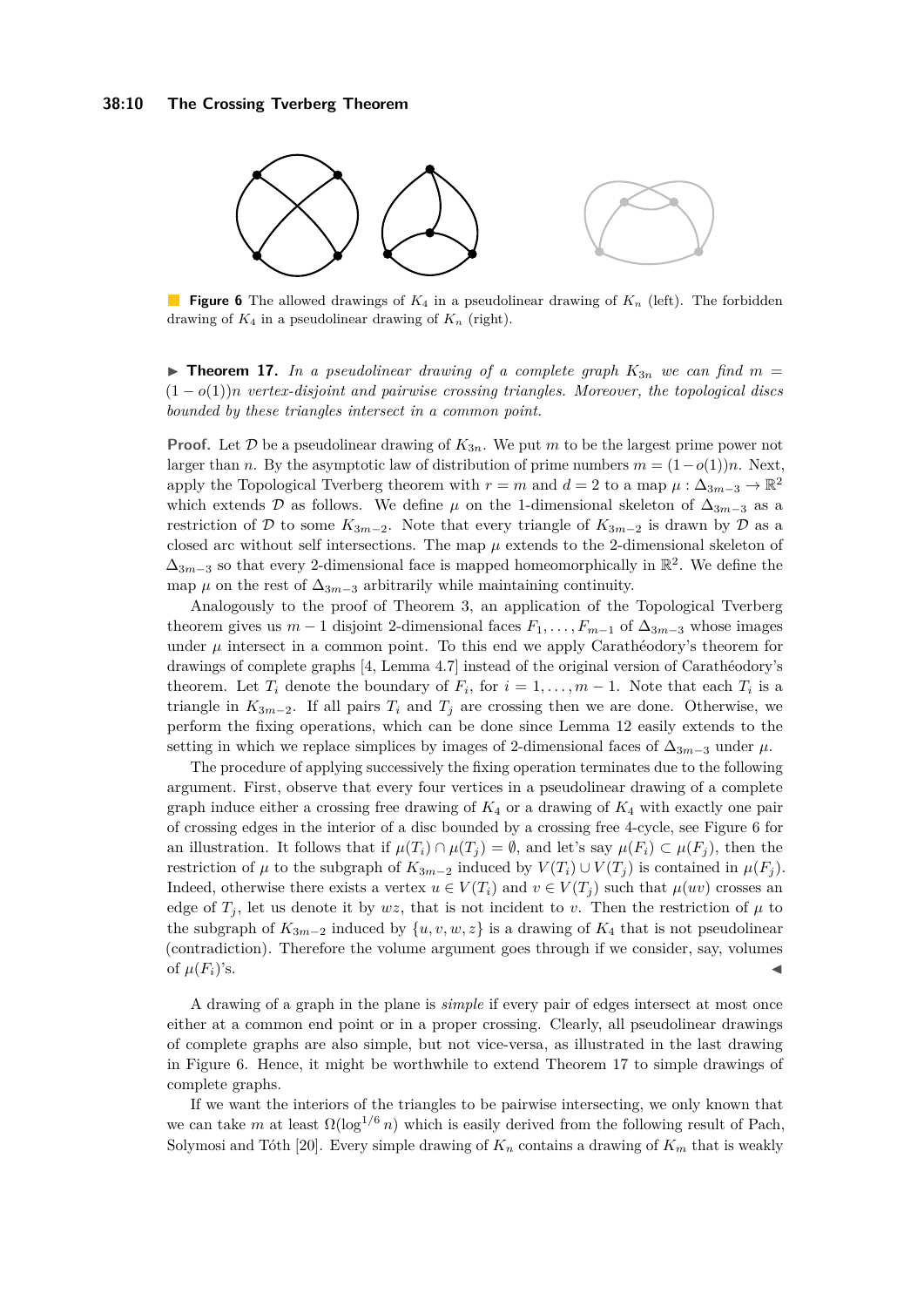<span id="page-10-1"></span>

**Figure 7** The twisted drawing of *K*6. The bold grey and black edges form boundaries of two crossing triangles. The symbol x marks a point contained in the interior of these two triangles.

isomorphic to a so-called convex complete graph or a twisted complete graph, see Figure [7,](#page-10-1) for which Theorem [17](#page-9-1) holds. We omit the proof of the latter which is rather straightforward. For example, if in a twisted drawing of  $K_{3n}$  the vertices are labeled as indicated in the figure,  $\{\{0+i, n+i, 2n+i\} \mid i=0,\ldots,n-1\}$  is a crossing Tverberg partition.

If we do not insist on the interiors of the triangles to be pairwise intersecting, we know that *m* can be taken to be at least  $\Omega(n^{\varepsilon})$  for some small  $\varepsilon > 0$  by the following result of Fox and Pach [\[11\]](#page-12-13). Every simple drawing of  $K_n$  contains  $\Omega(n^{\varepsilon})$  pairwise crossing edges for some  $\varepsilon > 0$ .

Theorem [17](#page-9-1) could be generalized to hold for an appropriate high dimensional analog of pseudolinear drawings. Since this would require introducing many technical terms and would not offer substantially interesting content we refrain from doing so.

# <span id="page-10-0"></span>**3.2 Stronger conditions on crossings**

A pair of vertex disjoint  $\left(\frac{d}{2} - 1\right)$ -dimensional simplices in general position in *d*-space does not intersect. Hence, the pairwise intersection of the boundaries of conv $(X_i)$ 's in the conclusion of Theorem [3,](#page-2-1) cannot be strengthened to the pairwise intersection of lower than  $\lceil d/2 \rceil$ -dimensional skeleta of the boundaries.

Nevertheless, for  $d = 3$  one may ask if in the setting of Lemma [7,](#page-3-1) we get a stronger property along the following lines. Can we guarantee the existence of a pair of vertex-disjoint tetrahedra  $\{S, S'\}$  that both contain the origin and such that the boundary of a 2-dimensional face  $F$  of  $S$  is linked with the boundary of a 2-dimensional face  $G$  of  $S'$ , meaning that the boundary of *F* intersects *G* and the boundary of *G* intersects *F*? Again, the answer to this question is negative. Stefan Felsner and Manfred Scheucher (personal communication) found the following set of 8 points:

$$
(3, -2, 2),
$$
  $(2, -5, 3),$   $(-3, 0, -4),$   $(-1, 2, 0),$   
 $(1, -5, -4),$   $(4, 1, -2),$   $(-2, -5, -4),$   $(-3, 1, 3).$ 

This set determines a pair of disjoint tetrahedra both containing the origin (0*,* 0*,* 0), but no two disjoint linked tetrahedra both containing the origin.

The example was found using a SAT solver who found an abstract order type with the required property. A realization of the order type with actual points was obtained with a randomized procedure.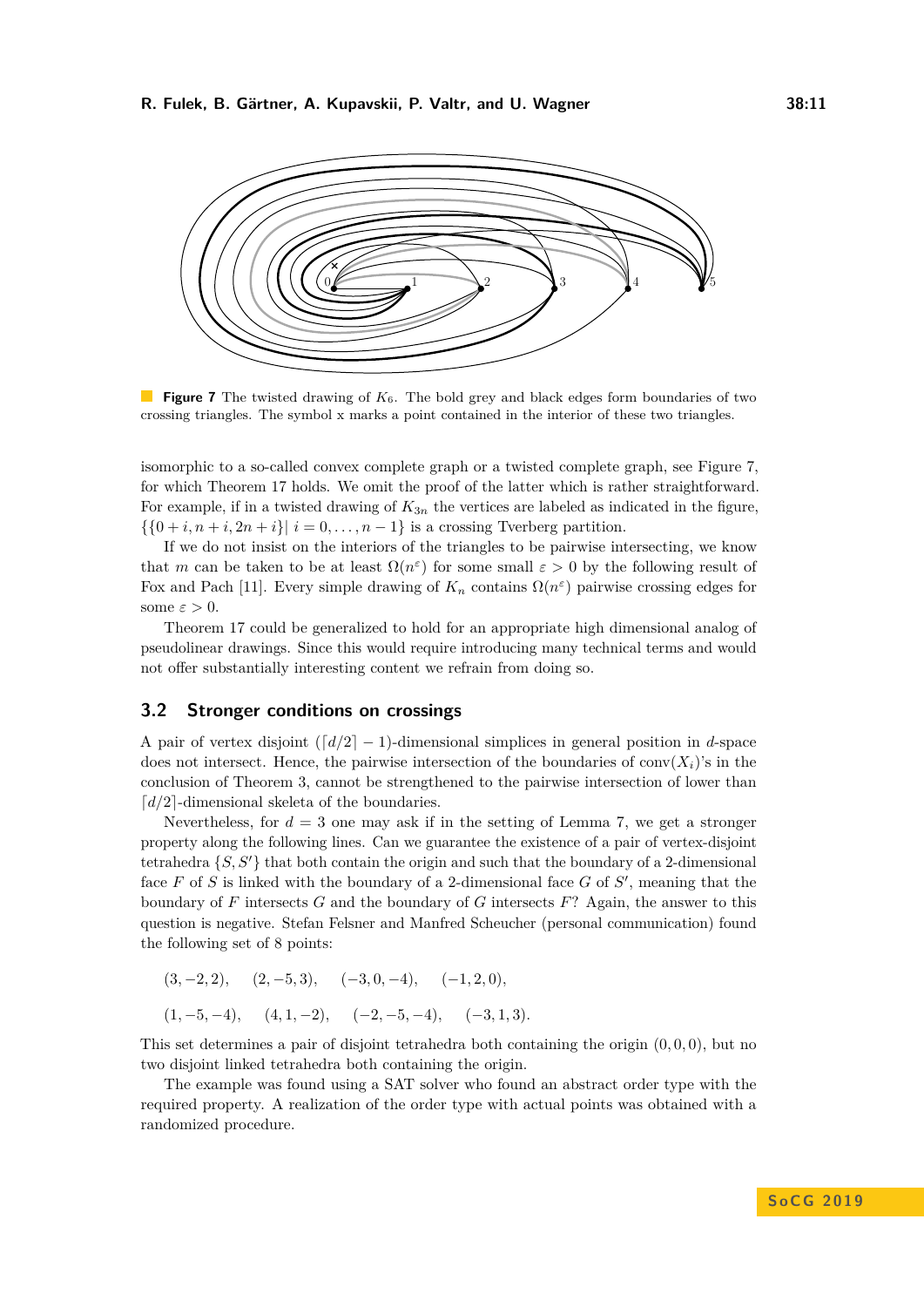## **3.3 Computational complexity of finding a crossing Tverberg partition**

A natural question is whether we can find the partition of the point set given by Theorem [3](#page-2-1) efficiently, i.e., in polynomial time in the size of *X*. A straightforward way to construct an algorithm is to make the proof of Theorem [3](#page-2-1) algorithmic. To this end we first need an algorithm for finding a Tverberg partition and also a Tverberg point. Unfortunately, it is neither known whether this can be done in polynomial time, nor are there hardness results [\[9,](#page-12-14) Section 3.4]. Since a Tverberg partition always exists, the decision problem is trivial, so NP-completeness cannot apply. It might still be possible to prove completeness of the problem for a suitable subclass of TFNP (containing search problems for which a solution is guaranteed to exist). It has been shown that the problem is contained in two such subclasses that have complete problems, namely PPAD and PLS [\[15,](#page-12-15) Theorem 4.9]. While this makes it unlikely that the problem is complete for either of them, it could well be contained in and turn out to be complete for a subclass of PPAD∩PLS, a number of which have been introduced and studied in recent years; see [\[10\]](#page-12-16) and the references therein.

The only closely related hardness result we are aware of is the one by Teng [\[24,](#page-12-17) Theorem 8.14], who proved that checking whether a given point is a Tverberg point of a given point set is NP-complete.

A line of research on finding an approximate Tverberg partition efficiently was initiated by Miller and Sheehy [\[16\]](#page-12-18) and further developed in [\[17,](#page-12-19) [22\]](#page-12-20). In particular, Mulzer and Werner [\[17\]](#page-12-19) showed that it is possible to find in time  $d^{O(\log d)|X|}$  an approximate Tverberg partition of size  $\left[\frac{|X|}{4(d+1)^3}\right]$ , whereas Theorem [1](#page-1-1) guarantees the partition of size  $\left[\frac{|X|}{d+1}\right]$ .

If we aim only at an approximate algorithmic version of our Theorem [3](#page-2-1) along the lines of the result of Mulzer and Werner, we face the problem of efficiently fixing an (approximate) Tverberg partition to make it crossing. Due to the fact that our termination argument for the iterated *Fixing Pairs* procedure relies on progress in the lexicographical ordering of the simplex volumes, we may potentially need exponentially many (in the size of  $X$ ) iterations before we arrive at a crossing partition. We leave it as an interesting open problem to prove or disprove that there is always a way to invoke the *Fixing Pairs* operation only polynomially (or least subexponentially) many times in order to arrive at a partition required by Theorem [3.](#page-2-1)

#### **References**

- <span id="page-11-2"></span>**1** José Luis Alvarez-Rebollar, Jorge Cravioto Lagos, and Jorge Urrutia. Crossing families and self crossing Hamiltonian cycles. *XVI Encuentros de Geometría Computacional*, page 13, 2015.
- <span id="page-11-1"></span>**2** B. Aronov, P. Erdős, W. Goddard, D. J. Kleitman, M. Klugerman, J. Pach, and L. J. Schulman. Crossing families. *Combinatorica*, 14(2):127–134, 1994.
- <span id="page-11-5"></span>**3** Sergey Avvakumov, Isaac Mabillard, Arkadiy Skopenkov, and Uli Wagner. Eliminating higher-multiplicity intersections, III. Codimension 2. Preprint,  $arXiv:1511.03501$ , 2015.
- <span id="page-11-6"></span>**4** Martin Balko, Radoslav Fulek, and Jan Kynčl. Crossing Numbers and Combinatorial Characterization of Monotone Drawings of  $K_n$ . *Discrete & Computational Geometry*, 53(1):107–143, 2015.
- <span id="page-11-3"></span>**5** Imre Bárány, Senya B Shlosman, and András Szücs. On a topological generalization of a theorem of Tverberg. *Journal of the London Mathematical Society*, 2(1):158–164, 1981.
- <span id="page-11-0"></span>**6** Imre Bárány and Pablo Soberón. Tverberg's theorem is 50 years old: A survey. *Bulletin of the American Mathematical Society*, 55(4):459–492, June 2018. [doi:10.1090/bull/1634](http://dx.doi.org/10.1090/bull/1634).
- <span id="page-11-4"></span>**7** Pavle V. M. Blagojević, Florian Frick, and Günter M. Ziegler. Tverberg plus constraints. *Bull. Lond. Math. Soc.*, 46(5):953–967, 2014.